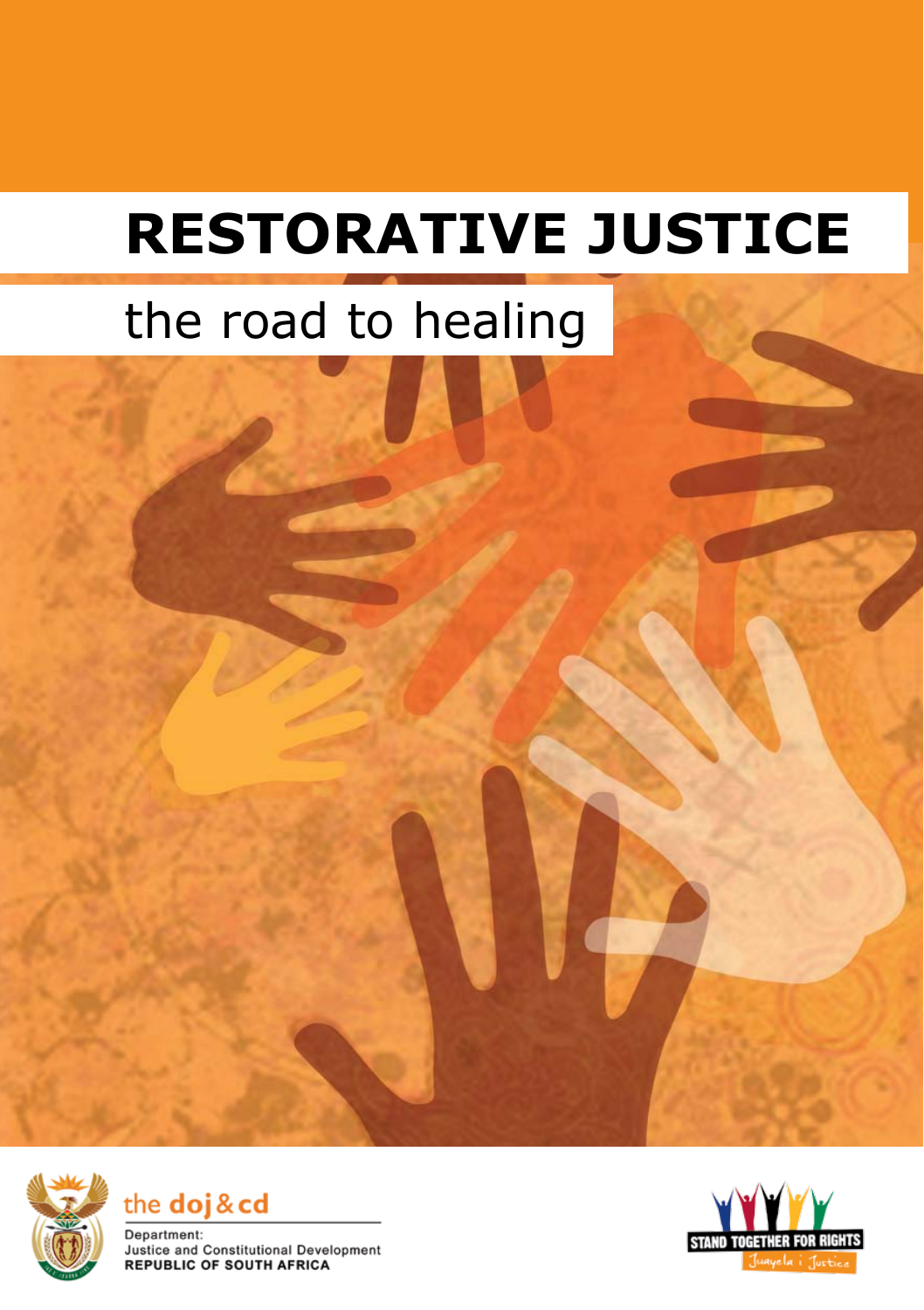#### **PREFACE**

This booklet contains background information about Restorative Justice. This booklet may be used by all people in order to understand what is Restorative Justice; its values and principles; stages of its applicability and its benefits in the criminal justice system.

## **TABLE OF CONTENTS**

| 1.  | 3<br>Preamble                                                   |                                                   |    |
|-----|-----------------------------------------------------------------|---------------------------------------------------|----|
| 2.  | 3<br>Background of restorative justice                          |                                                   |    |
| 3.  | 3<br>What is restorative justice?                               |                                                   |    |
| 4.  | What is the difference between conventional justice             |                                                   |    |
|     | processes and restorative justice processes?                    |                                                   |    |
| 5.  | What are the values and principles of restorative justice?<br>4 |                                                   |    |
| 6.  | 7<br>When is restorative justice used?                          |                                                   |    |
| 7.  | 8<br>When is restorative justice appropriate?                   |                                                   |    |
| 8.  | Does participation in a restorative justice process/ programme  |                                                   |    |
|     | guarantee the offender early release in terms of parole?        |                                                   |    |
| 9.  | Examples of restorative justice processes and programmes        |                                                   |    |
|     |                                                                 | 9.1. Victim Offender Mediation (VOM)              |    |
|     |                                                                 | 9.2 Family and Victim Offender Group Conferencing |    |
|     |                                                                 | (FGC and VOC)                                     |    |
|     | 9.3                                                             | Dialogue, Peace and Sentencing Circles            |    |
| 10. | Is the Truth and Reconciliation Commission process an           |                                                   |    |
|     | example of a restorative justice process?                       |                                                   |    |
| 11. | What is the difference between expungement and                  |                                                   |    |
|     | restorative justice?                                            |                                                   | 10 |
| 12. | What are the benefits of a restorative approach to justice?     |                                                   |    |
|     |                                                                 | 12.1 Preventing Re-Offending                      |    |
|     |                                                                 | 12.2 Empowering Victims                           |    |
|     |                                                                 | 12.3 Benefiting Criminal Justice Agencies         |    |
|     |                                                                 | 12.4 Enhance community involvement in the dispute |    |
|     |                                                                 | resolution process                                | 11 |
| 13. | Doj & Cd Contact Details:                                       |                                                   |    |
|     |                                                                 | 13.1 National Office                              |    |
|     |                                                                 |                                                   |    |

13.2 Regional Offices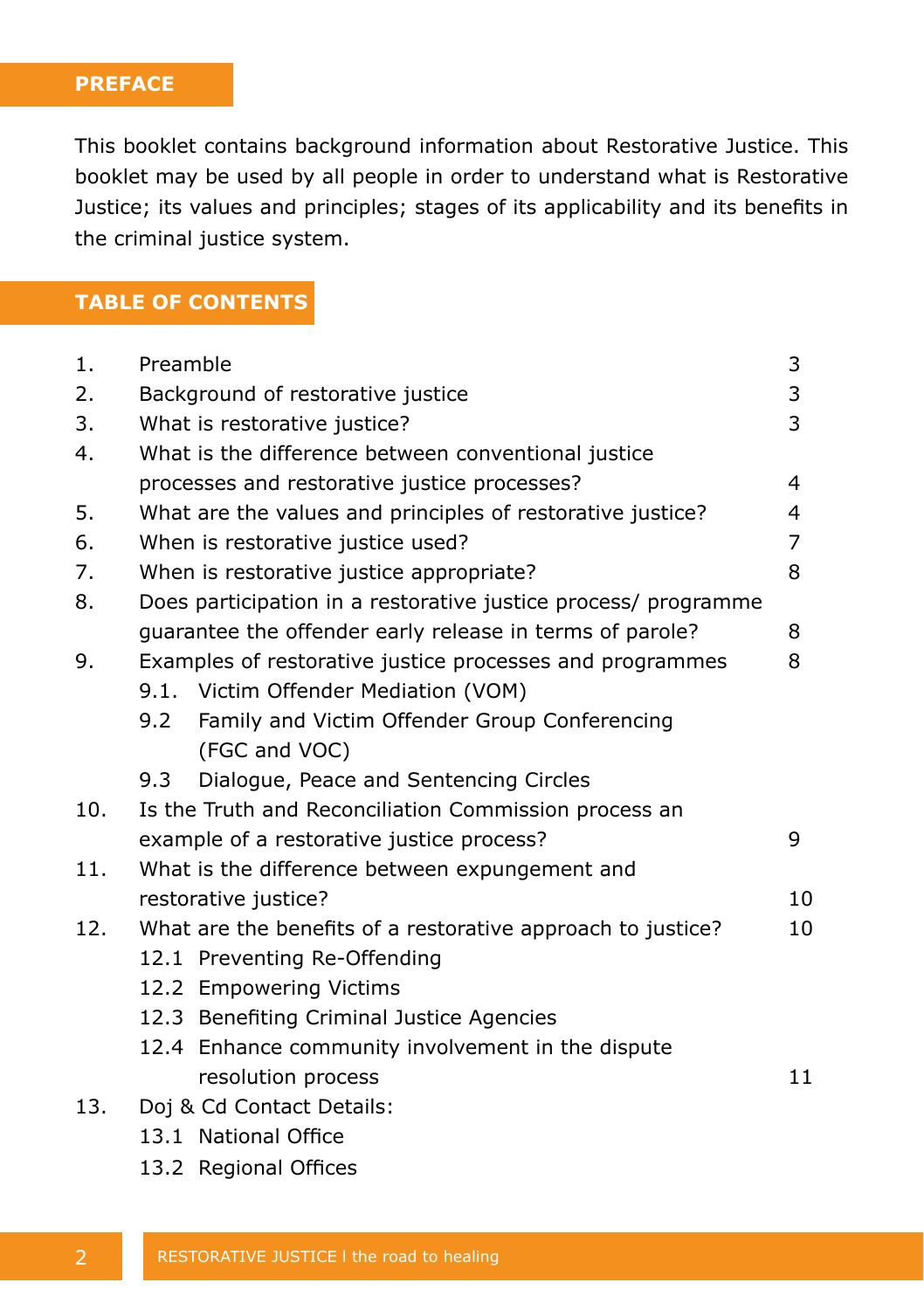#### **1. PREAMBLE**

South Africa as in most countries in the world is still applying a retributive justice system. The accusatorial system is still dominating our courts whereby the accused person is in the centre of interrogation and there is no or little concern regarding the victim of crime.

The democratic era brought the Truth and Reconciliation Commission (TRC) to deal with criminal activities of the past in a more participative and reconciliatory manner. Such practice resulted in the resurfacing of Restorative Justice Philosophy which may be foreign to Roman Dutch Law but it has been part of the African indigenous justice system.

#### **2. BACKGROUND OF RESTORATIVE JUSTICE**

In response to the challenges faced by the criminal justice system and simultaneously transforming the administration of justice, the Justice Crime Prevention and Security Cluster (JCPS) has adopted the Restorative Justice approach for several reasons including the fact that Restorative Justice is largely informed by indigenous and customary responses to crime, and that it refers to processes within and outside of the criminal justice system, including "non-state forms of ordering and justice". There is a similarity between restorative justice and justice as practiced by Africans through community and customary courts which have also found expression in urban areas in forums such as street committees and people's courts. At the same time, the case law and practice emphasising the principles of respect for dignity and programmes such as diversion (albeit informally integrated within the criminal justice system), have positively influenced the legal policy framework of the justice system.

The current punitive system i.e. the system of punishing people for crimes committed seems to have only limited success, hence the need for a different approach and response.

#### **3. WHAT IS RESTORATIVE JUSTICE?**

Restorative Justice is an approach to justice that aims to involve the parties to a dispute and others affected by the harm (victims, offenders, families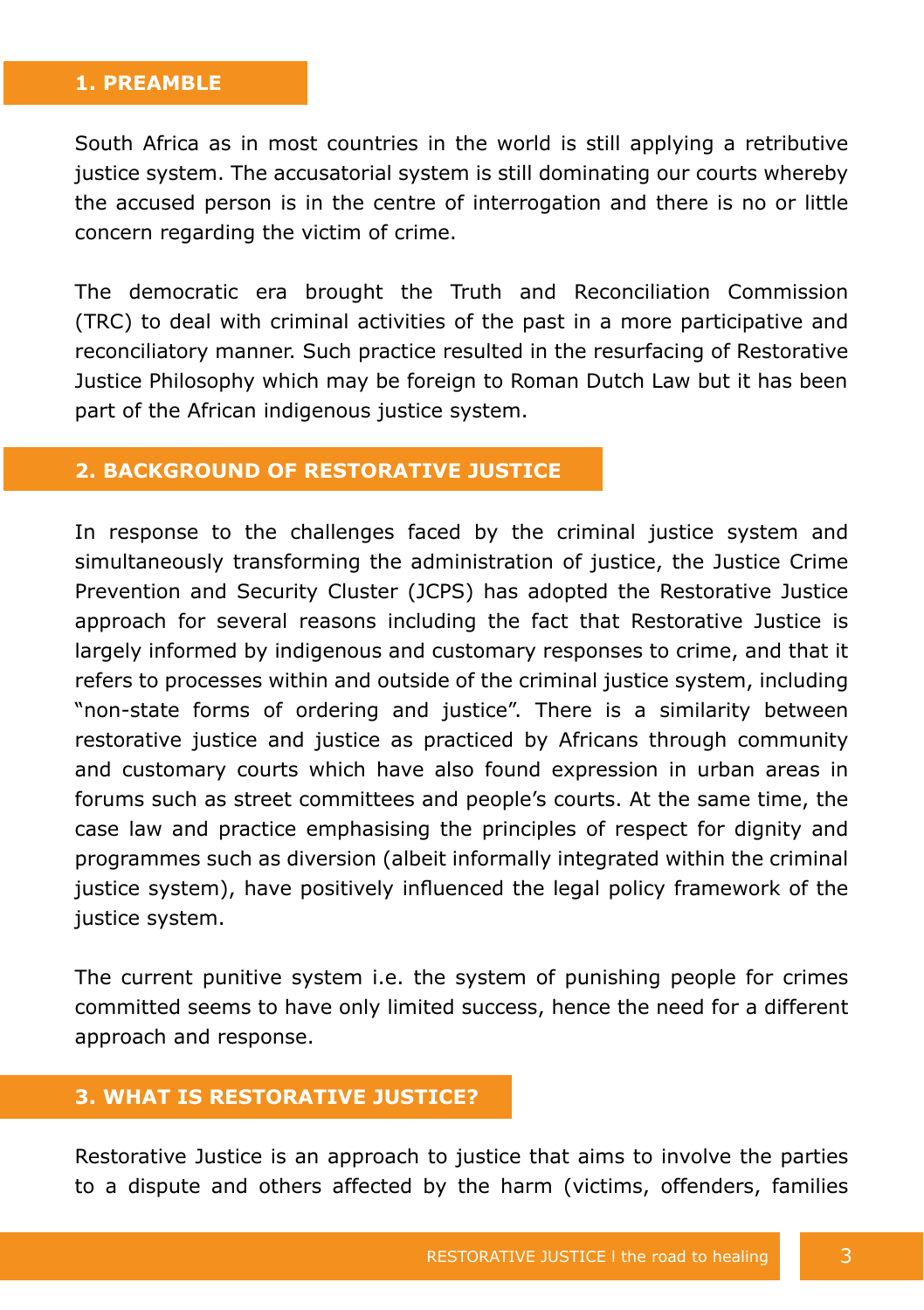concerned and community members) in collectively identifying harms, needs and obligations through accepting responsibilities, making restitution, and taking measures to prevent a recurrence of the incident and promoting reconciliation.

Restorative Justice sees crime as an act against the victim and shifts the focus to repairing the harm that has been committed against the victim and community. It believes that the offender also needs assistance and seeks to identify what needs to change to prevent future re-offending.

## **4. WHAT IS THE DIFFERENCE BETWEEN CONVENTIONAL JUSTICE PROCESSES AND RESTORATIVE JUSTICE PROCESSES?**

- In Conventional Criminal and Civil Justice Processes, the victim and offender are positioned as adversaries, and expected to remain passive whilst all the key decisions are made by professionals (judges, lawyers, social workers, correctional officers etc.).
- In Restorative Justice approaches, the victim and offender are part of the process/programme and the key decisions that are taken are influenced by them.

## **5. WHAT ARE THE VALUES AND PRINCIPLES OF RESTORATIVE JUSTICE?**

- 1. Restorative Justice processes must comply with the rule of law, human rights principles and the rights provided in the South African Constitution.
- 2. Restorative Justice must promote the dignity of victims and offenders, and ensure that there is no domination or discrimination.
- 3. All parties must be provided with complete information as to the purpose of the process, their rights within the process and the possible outcomes of the process.
- 4. All Restorative Justice processes should involve careful preparation of the participants in processes and programmes, including legal representatives.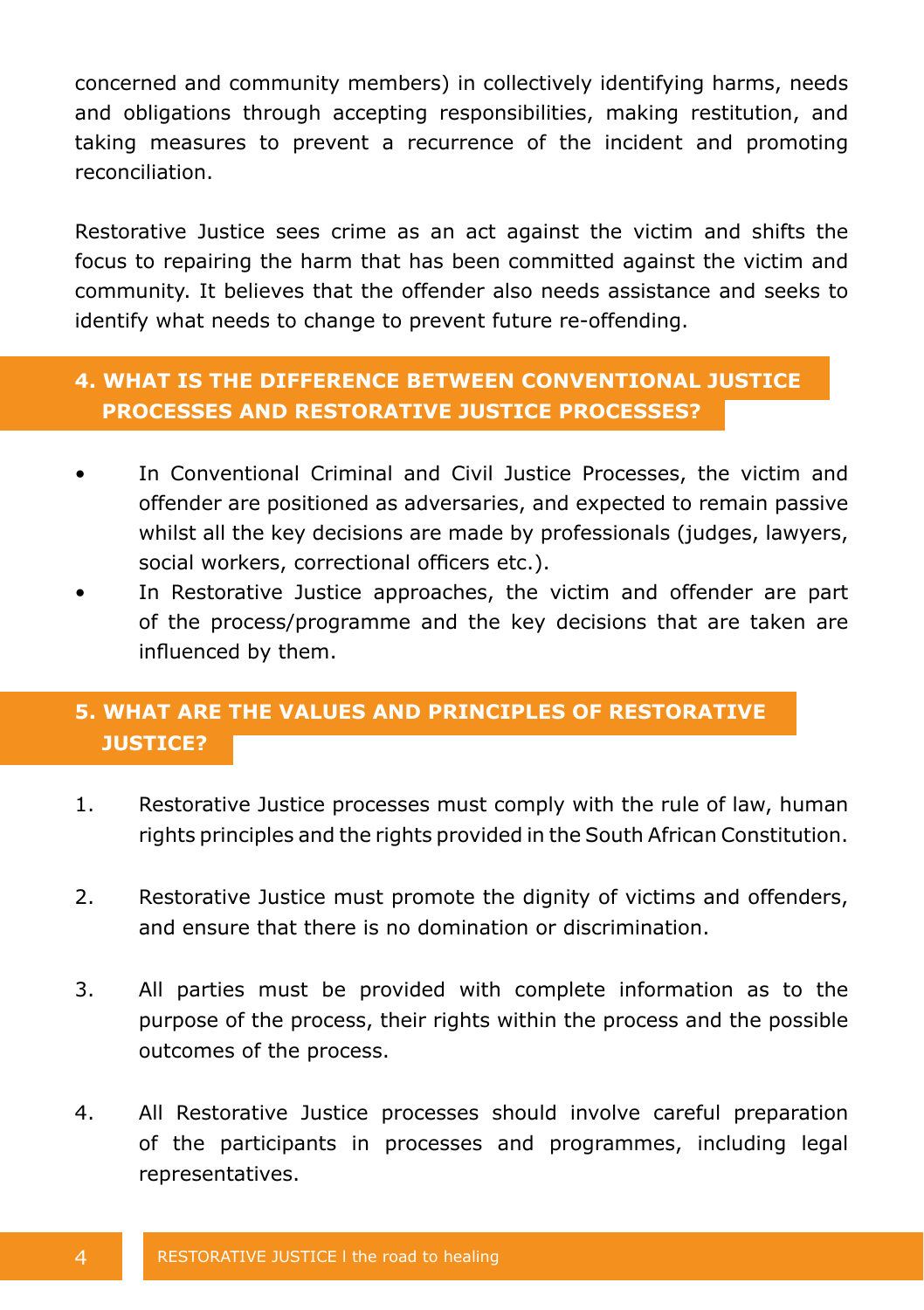- 5. Parties should clearly understand that they may withdraw from the process at any time.
- 6. Parties must be given a reasonable amount of time to consider their options, when a Restorative Justice option is proposed.
- 7. Referral to Restorative Justice processes is possible at any stage of the criminal justice system, with particular emphasis on pre-trial diversion, plea and sentence agreements, pre-sentence process, as part of the sentence, and part of the reintegration process, including parole.
- 8. Participation in Restorative Justice processes must be voluntary for all parties, including the victim.
- 9. The parties should not be forced into any specific agreement.
- 10. Restorative Justice processes should provide all parties with equal opportunities for participation.
- 11. Restorative Justice processes must be balanced and fair.
- 12. Generally, Restorative Justice processes must be confidential. Parties may make an informed decision, by consensus, to exercise confidentiality.
- 13. Victims and offenders should be allowed to bring support persons to the encounter provided that this does not compromise the rights and safety of any other party.
- 14. Victims and offenders should be allowed access to legal advice at any stage of the proceedings.
- 15. The participation of children should be contingent on permission from the parent/guardian as well as his/her presence, or the presence of another designated adult with the sole responsibility and authority to protect the rights and interests of the child.
- 16. When dealing with a child, care should be taken to ensure that s/he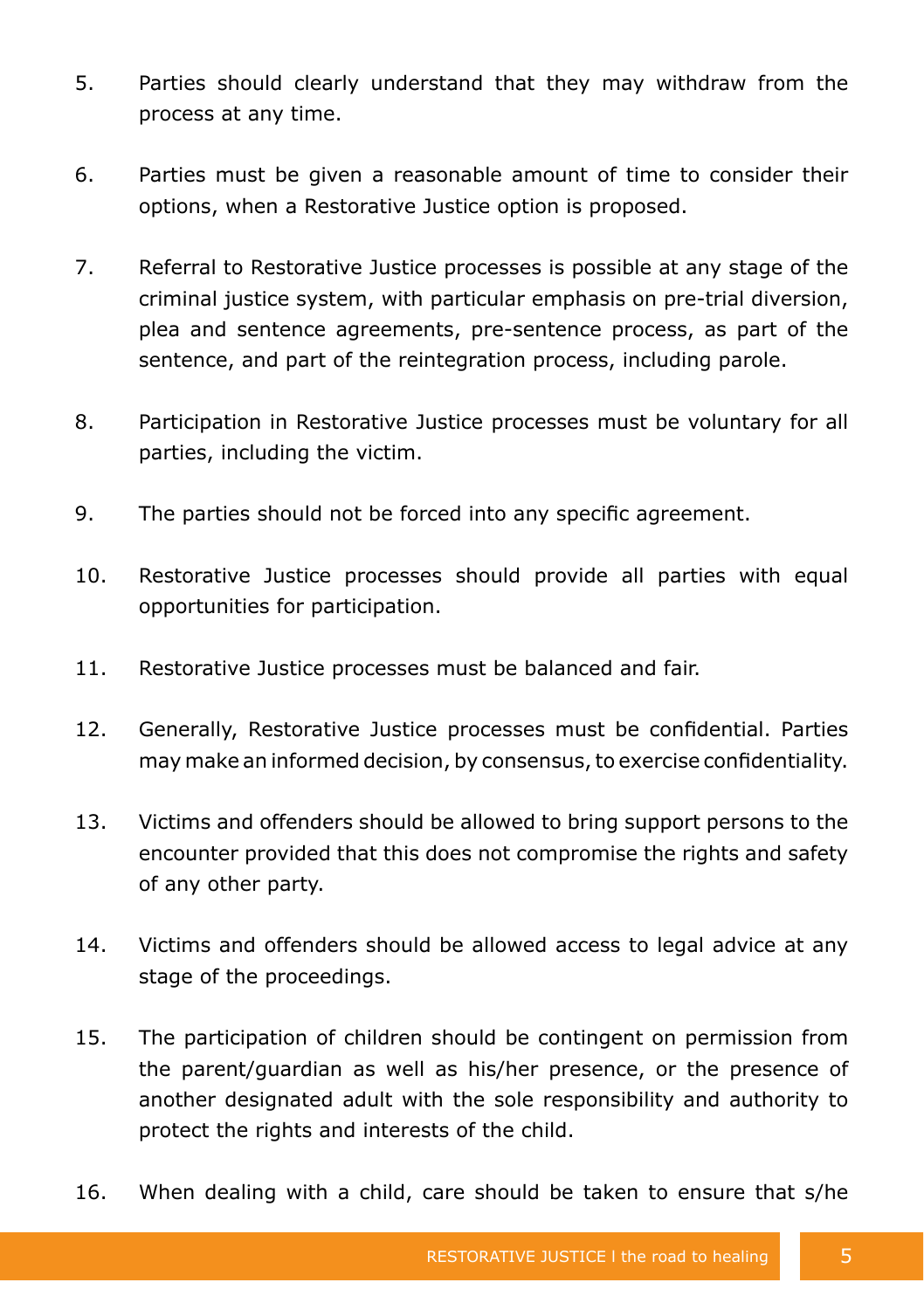understands the process and can participate effectively.

- 17. Restorative Justice processes must promote healing and restitution.
- 18 The provisions of Restorative Justice agreements should not be disproportionate to the harm caused.
- 19. Restorative Justice processes should aim at preventing future offending.
- 20. Restorative Justice programmes must respond to harms, needs and obligations.
- 21. Restorative Justice processes should create space for remorse, the expression of shame, apology, forgiveness, mercy and compassion, but should not force these responses to occur.
- 22. Restorative Justice programmes need to ensure that offenders are, as far as possible, in a position to meet the obligations created by the offence.
- 23. Restorative Justice processes should, as far as possible, be culturally appropriate to the parties involved.
- 24. All the role-players who are responsible for the facilitation of Restorative Justice processes should be adequately trained or experienced.
- 25. Restorative Justice programmes should provide a trained interpreter, where necessary.
- 26. Restorative Justice programmes should be designed in consultation with victims and offenders.
- 27. The need for public safety should be taken into consideration in terms of Restorative Justice processes and outcomes.
- 28. Restorative Justice programmes should have clear aims that are well publicised.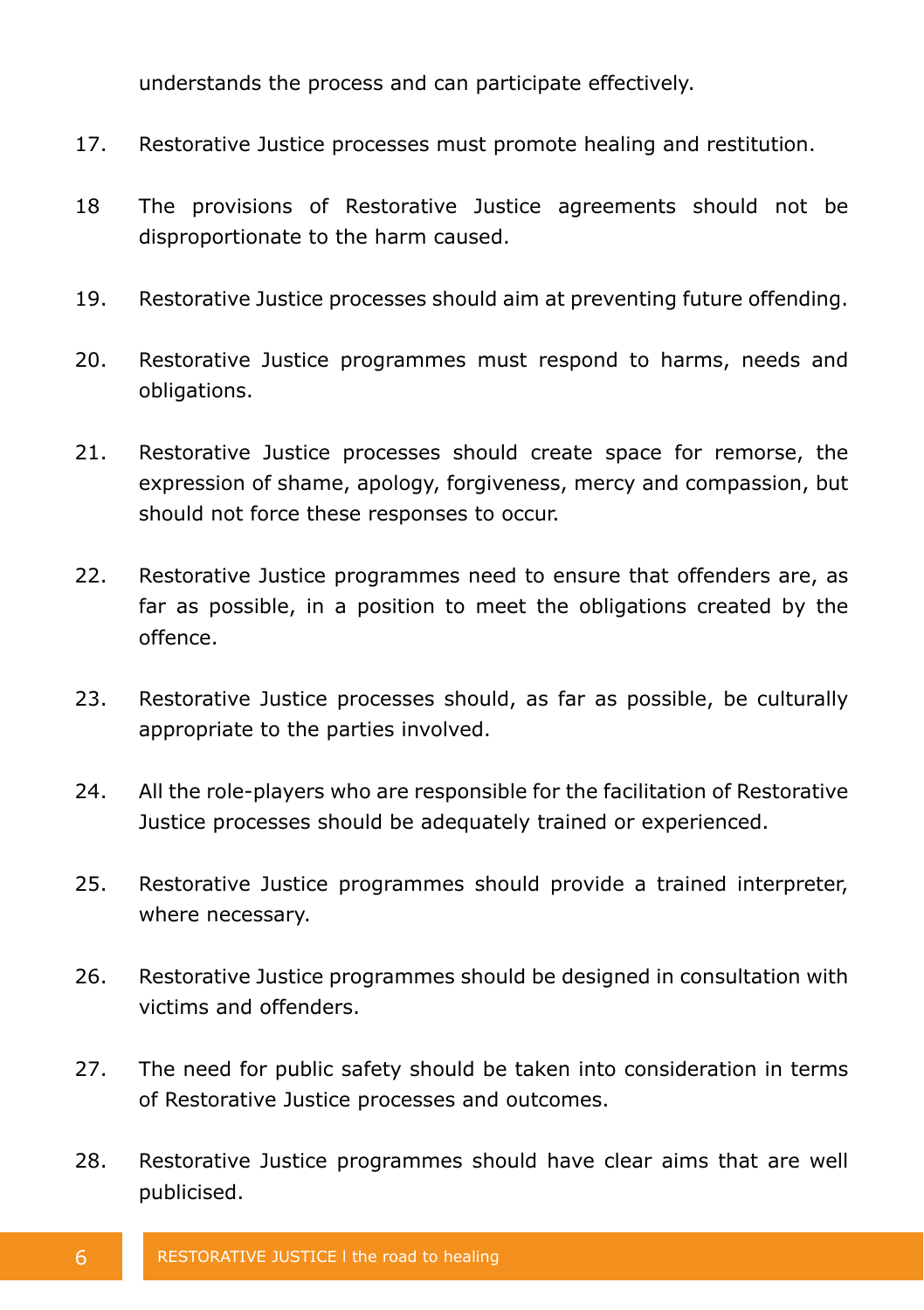- 29. Restorative Justice programmes should provide a basis by which success may be measured.
- 30. Restorative Justice programmes should be monitored (through internal processes) and evaluated (through independent research) to promote continuous improvement.
- 31. Restorative Justice programmes should have published codes of practice and standards.
- 32. Restorative Justice programmes should take measures to ensure the safety of participants.
- 33. Restorative Justice programmes and processes should establish and maintain effective complaints mechanisms.
- 34. Restorative Justice programmes should have documented procedures for the management of disclosures relating to other offences.

## **6. WHEN IS RESTORATIVE JUSTICE USED?**

Restorative Justice can be used at the following stages of criminal justice process:

- **• Pre-Reporting:** disputes between parties that have potential to escalate to criminal or civil process can be dealt with through Restorative Justice processes or programmes. This could include victim support work done before formal intervention.
- **• Pre-Trial:** Restorative Justice processes or programmes can be adopted after the charge has been laid and before the trial date. The prosecutor may decide to refer the matter for Restorative Justice and accept an agreement that is reached thus for example, diverting the case from the formal court hearing. If there is no agreement the matter may be referred back to court.
- **• Pre-Sentence:** A Restorative Justice process or programme can be included as part of the sentencing process. This can inform the actual sentence arrived at, with various outcomes being stated as conditions of a postponed or suspended sentence.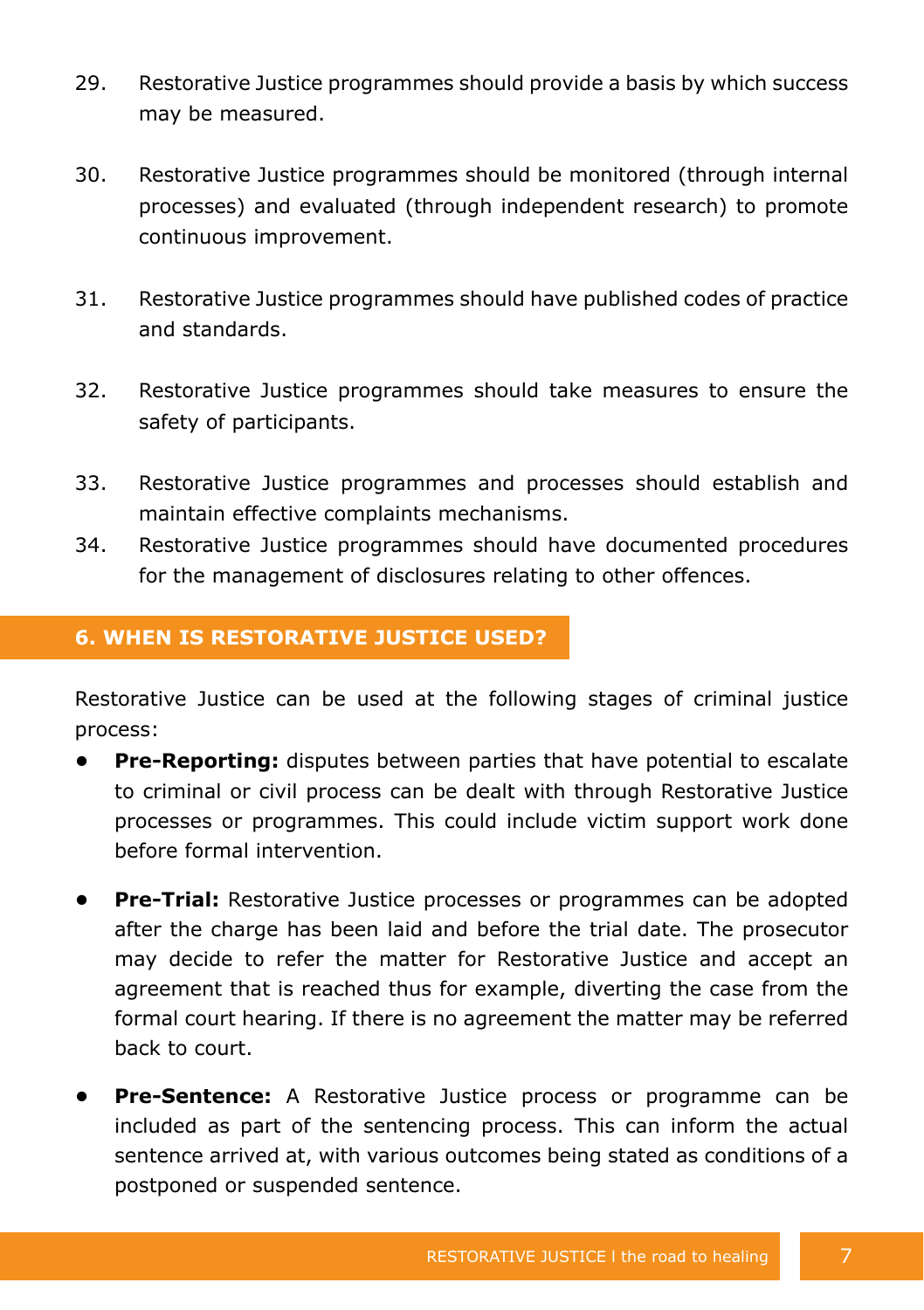**• Post-Sentence:** A Restorative Justice process or programme may be introduced after the sentence has been passed or as part of a correctional programme for rehabilitation, reintegration or prerelease programme.

#### **7. WHEN IS RESTORATIVE JUSTICE APPROPRIATE?**

Restorative Justice is often seen as a process to address soft crime or petty crimes. It is however important to note that Restorative Justice can be used as a process even in cases involving violence or dishonesty. What is important is the stage at which the Restorative Justice process is introduced. Each case will have to be carefully considered and an appropriate decision will be made as to whether the Restorative Justice process or programme should be introduced before the charge, before the trial, during the trial before sentencing or after the sentence. The role players will also have to decide what the appropriate restorative justice processes or programmes are. Petty offences may be diverted without a trial but offences that involve a level of violence may have to involve Restorative Justice process only before sentencing or after sentencing.

## **8. DOES PARTICIPATION IN A RESTORATIVE JUSTICE PROCESS/ PROGRAMME GUARANTEE THE OFFENDER EARLY RELEASE IN TERMS OF PAROLE?**

Whilst participation in a Restorative Justice process or programme may be taken into consideration when determining an offender's parole, this is not the only factor taken into consideration by the Parole Board. The Parole Board is still guided by other rules relating to parole. Participation in Restorative Justice processes or programmes, is only one of the many factors taken into consideration by the Parole Board and each case is considered on its own merits.

## **9. EXAMPLES OF RESTORATIVE JUSTICE PROCESSES AND PROGRAMMES**

#### **9.1 Victim Offender Mediation (VOM)**

The victim and offender may be given the opportunity to meet in a safe and structured setting to engage in a discussion about the crime committed against the victim with the assistance of a trained mediator. The victim participates in the process on a voluntary basis from the beginning to the end of the VOM.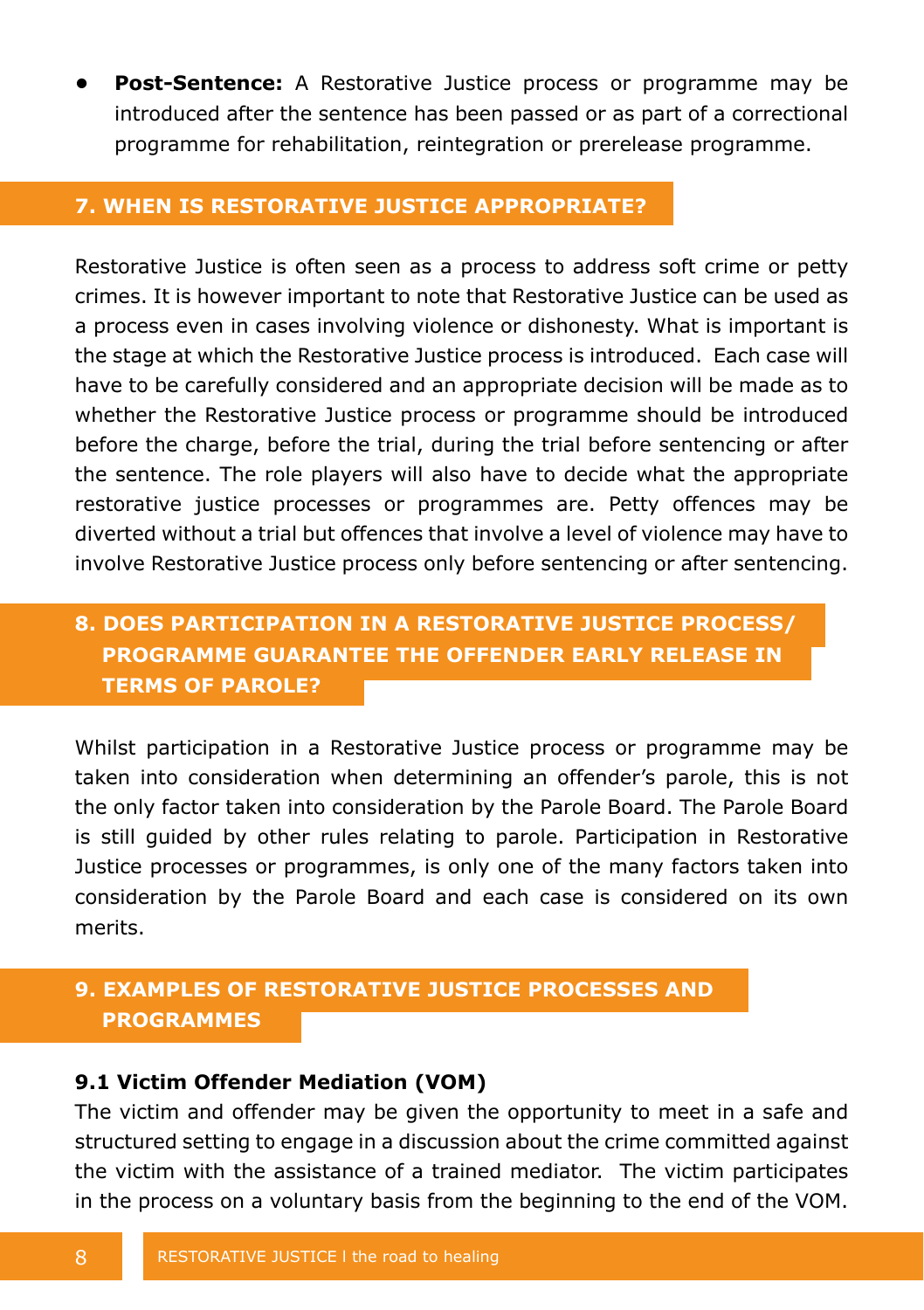The mediator merely facilitates the discussion which encourages the offender to learn about the crime's impact and to take responsibility for harm caused by the offence. The process allows the victim and offender the opportunity to develop a plan that addresses the harm.

#### **9.2 Family and Victim Offender Group Conferencing (FGC and VOC)**

This process brings together the victim, offender, and family, friends and key supporters of both in deciding how to address the aftermath of the crime. This aims to afford the victim an opportunity to be directly involved in responding to the crime, increasing the offender's awareness of the impact of his or her behaviour and providing an opportunity to take responsibility for it. The offender's support system is engaged for making amends and shaping the offender's future behaviour. The term Family Group Conferencing is usually specifically used in relation to child offenders.

## **9.3 Dialogue, Peace and Sentencing Circles**

These are Restorative Justice processes designed to develop consensus among the stakeholders including victims, victim supporters, community members, offenders, offender supporters, judicial officers/judges, prosecutors, defence counsel, police and court workers on an appropriate outcome that addresses the concerns of all interested parties. These processes promote healing of all affected parties, giving the offender the opportunity to make amends. It gives the victims, offenders, family members and communities a voice and shared responsibility in finding constructive resolutions, addressing underlying causes of criminal behaviour, and building a sense of community around shared community values.

## **10. IS THE TRUTH AND RECONCILIATION COMMISSION PROCESS AN EXAMPLE OF A RESTORATIVE JUSTICE PROCESS?**

The Truth and Reconciliation process that was undertaken after 1994 is a form of Restorative Justice as it sought to promote the acceptance of responsibility on the part of offenders, acknowledge the harms suffered by victims, members of the victims' families and communities with the aim of healing and restoration for all concerned.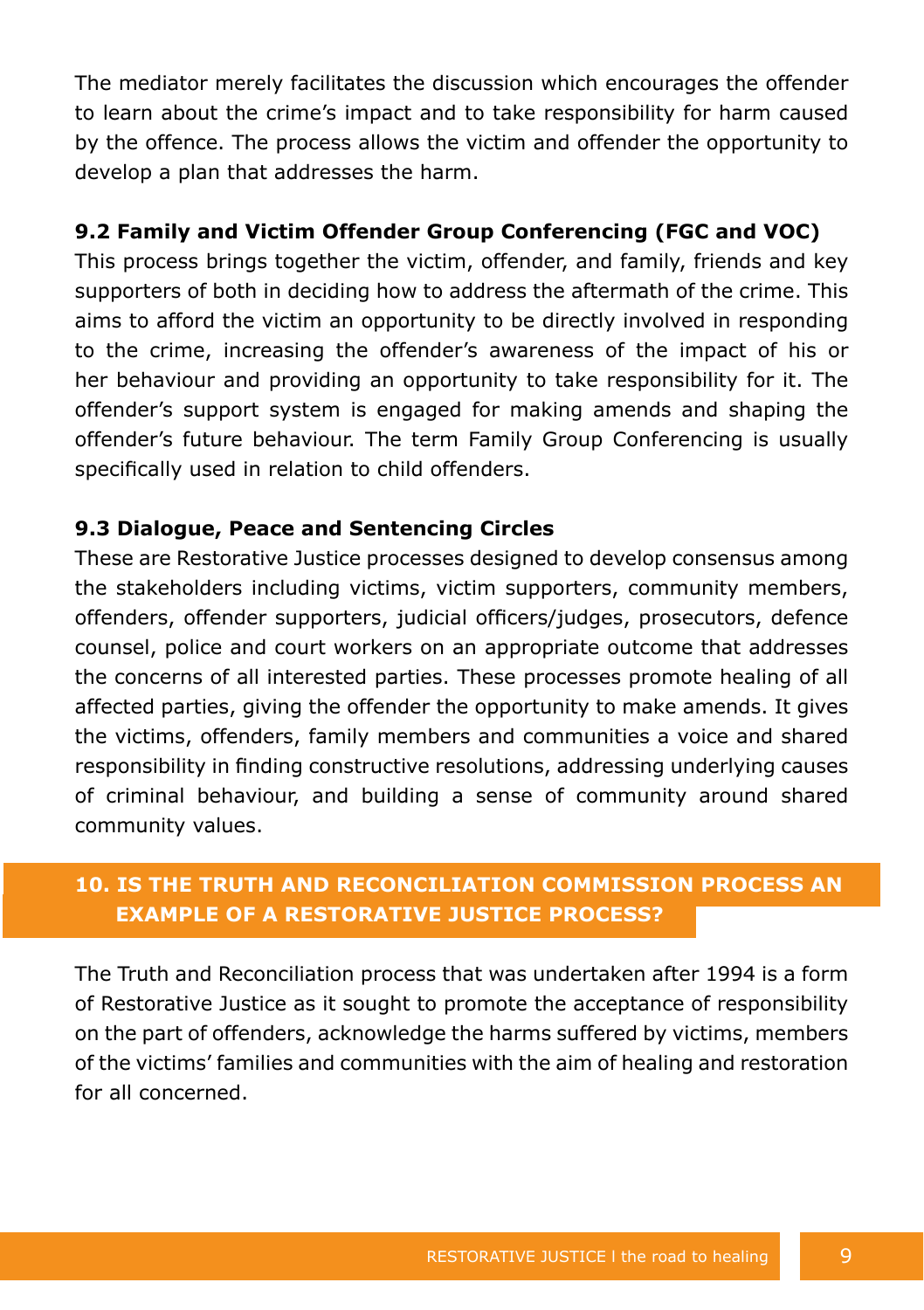## **11. WHAT IS THE DIFFERENCE BETWEEN EXPUNGEMENT AND RESTORATIVE JUSTICE?**

Restorative Justice is a different process from expungement. Expungement of criminal records involves the removal of criminal records from the criminal record system. The administrative and management processes for expungement are separate from Restorative Justice processes. Within the Department of Justice and Constitutional Development there is a separate office responsible for expungement of criminal records.

## **12. WHAT ARE THE BENEFITS OF A RESTORATIVE APPROACH TO JUSTICE?**

#### **• Preventing re-offending**

Research indicates that offenders who experience Restorative Justice interventions are less likely to re-commit further offences than similar offenders who are subject to more conventional interventions.

#### **• Empowering victims**

Restorative Justice processes can facilitate access to justice for victims and provide a more empowering experience for victims. It is also less time consuming and costly. It has greater possibility for restitution, compensation and giving victims a voice.

#### **• Benefiting criminal justice agencies**

It helps to reduce case back log and to prevent unnecessary cost and delay in the criminal justice system. Overcrowding in prisons and the cost to the taxpayer may further be reduced.

#### • **Enhance community involvement in the dispute resolution process**

The inclusion and participation of community in Restorative Justice processes are strengthen and deepening our democracy.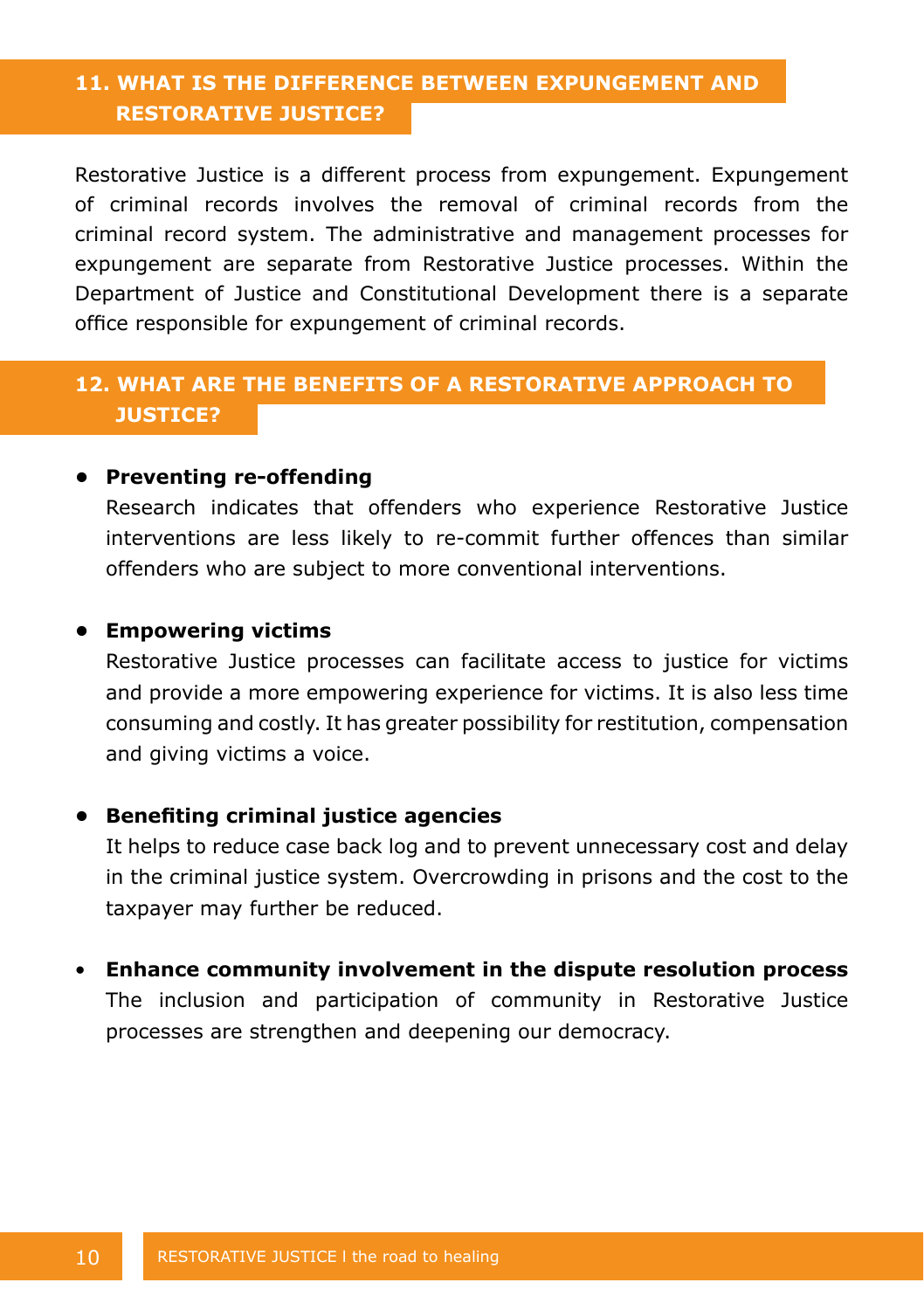## **13. CONTACTS**

| <b>National Office</b>                             |                                  |  |  |  |
|----------------------------------------------------|----------------------------------|--|--|--|
| <b>Mrs C Kok</b>                                   | <b>Adv J.V Mbamali</b>           |  |  |  |
| Tel: (012) 315 1259                                | Tel: (012) 315 1458              |  |  |  |
| Email: ckok@justice.gov.za                         | Email: VMbamali@justice.gov.za   |  |  |  |
|                                                    |                                  |  |  |  |
| <b>Regional offices (Legal Services Directors)</b> |                                  |  |  |  |
| KwaZulu-Natal                                      | Mpumalanga                       |  |  |  |
| <b>Ms P Moodley</b>                                | <b>Mr P Mthimunye</b>            |  |  |  |
| Tel: (031) 301 5303                                | Tel: (013) 753 9333              |  |  |  |
| Email: pmoodley@justice.gov.za                     | Email: PMthimunye@justice.gov.za |  |  |  |
|                                                    |                                  |  |  |  |
| <b>Free State</b>                                  | <b>Eastern Cape</b>              |  |  |  |
| <b>Mr D.B Ramolibe</b>                             | <b>Ms D.E Mongoato</b>           |  |  |  |
| Tel: (051) 407 1800                                | Tel: (043) 702 7108              |  |  |  |
| Email: dramolibe@justice.gov.za                    | Email: dmngoato@justice.gov.za   |  |  |  |
|                                                    |                                  |  |  |  |
| Gauteng                                            | Limpopo                          |  |  |  |
| <b>Mr S Ramasodi</b>                               | <b>Mr M Sebetso</b>              |  |  |  |
| Tel: (011) 223 7681                                | Tel: (015) 297 5562              |  |  |  |
| Email: SRamasodi@justice.gov.za                    | Email: msebetso@justice.gov.za   |  |  |  |
|                                                    |                                  |  |  |  |
| <b>Northern Cape</b>                               | <b>Western Cape</b>              |  |  |  |
| <b>Adv D Plaatjies</b>                             | <b>Ms D Kassan</b>               |  |  |  |
| Tel: (053) 839 0052                                | Tel: (021) 462 5470              |  |  |  |
| Email: dplaatjies@justice.gov.za                   | Email: DKassan@justice.gov.za    |  |  |  |
|                                                    |                                  |  |  |  |
| <b>North West</b>                                  |                                  |  |  |  |
| Ms R Tladi                                         |                                  |  |  |  |
| Tel: (018) 389 8305                                |                                  |  |  |  |
| Email: rtladi@justice.gov.za                       |                                  |  |  |  |
|                                                    |                                  |  |  |  |